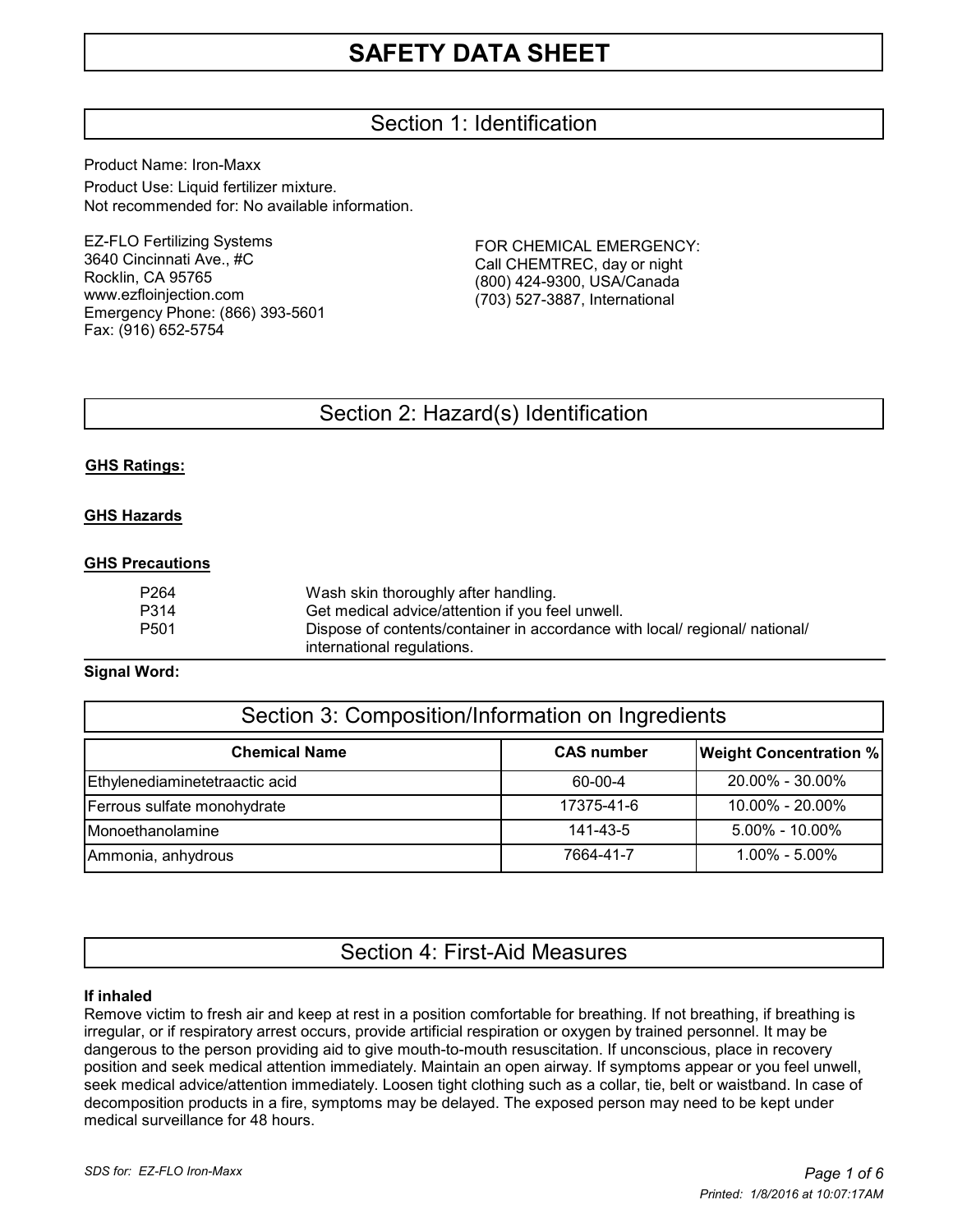# **If in eyes**

Rinse continuously with water for several minutes, occasionally lifting the upper and lower eyelids. Remove contact lenses if present and easy to do, continue rinsing. Seek medical advice/attention immediately.

### **If on skin (or hair)**

Remove immediately all contaminated clothing. Rinse skin with plenty of soap and water for several minutes. If irritation/rash develops or persists, seek medical advice/attention immediately. Wash contaminated clothing before reuse.

### **If swallowed**

Seek immediate medical advice/attention. Call a poison control center or physician. Rinse mouth with water. Remove dentures, if any. Move victim to fresh air and keep at rest in a position comfortable for breathing. If the person is conscious, give small quantities of water to drink. Stop if the exposed person feels sick as vomiting may be dangerous. Do not induce vomiting unless directed to do so by medical personnel. If vomiting occurs, the head should be kept low so that vomit does not enter the lungs. Never give anything by mouth to an unconscious person. If unconscious, place victim in recovery position and seek medical attention immediately. Maintain an open airway. Loosen tight clothing such as collar, tie, belt or waistband.

#### **Most important symptoms and effects, both acute and delayed**

The most important known symptoms and effects are described in section 11.

#### **Indication of any immediate medical attention and special treatment needed**

Provide general supportive measures and treat symptomatically. Symptoms may be delayed.

#### **General information**

Ensure that medical personnel are aware of the material(s) involved, and take precautions to protect themselves. Show this safety data sheet to the doctor in attendance.

# Section 5: Fire-Fighting Measures

#### **Suitable extinguishing media**

Water fog. Water spray. Dry chemical. Carbon dioxide (CO2). Foam.

# **Unsuitable extinguishing media**

None known.

This material is very toxic to aquatic life with long lasting effects. Fire water contaminated with this material must be contained and prevented from being discharged to any waterway, sewer or drain.

### **Hazardous combustion products**

See section 10.

### **Firefighting**

If evacuation of personnel is necessary, evacuate to an upwind area. Decontaminate personnel and equipment with a water wash-down after fire and smoke exposure.

#### **Firefighting equipment**

Firemen and emergency responders: wear full turnout gear or Level A equipment, including positive-pressure, selfcontained breathing apparatus (SCBA).

# Section 6: Accidental Release Measures

### **Personal precautions, protective equipment and emergency procedures**

Keep unnecessary personnel away from the contaminated area. Avoid breathing vapors, mist or gas. Ensure adequate ventilation. Wear suitable protective clothing. For personal protection, see section 8.

#### **Small spills**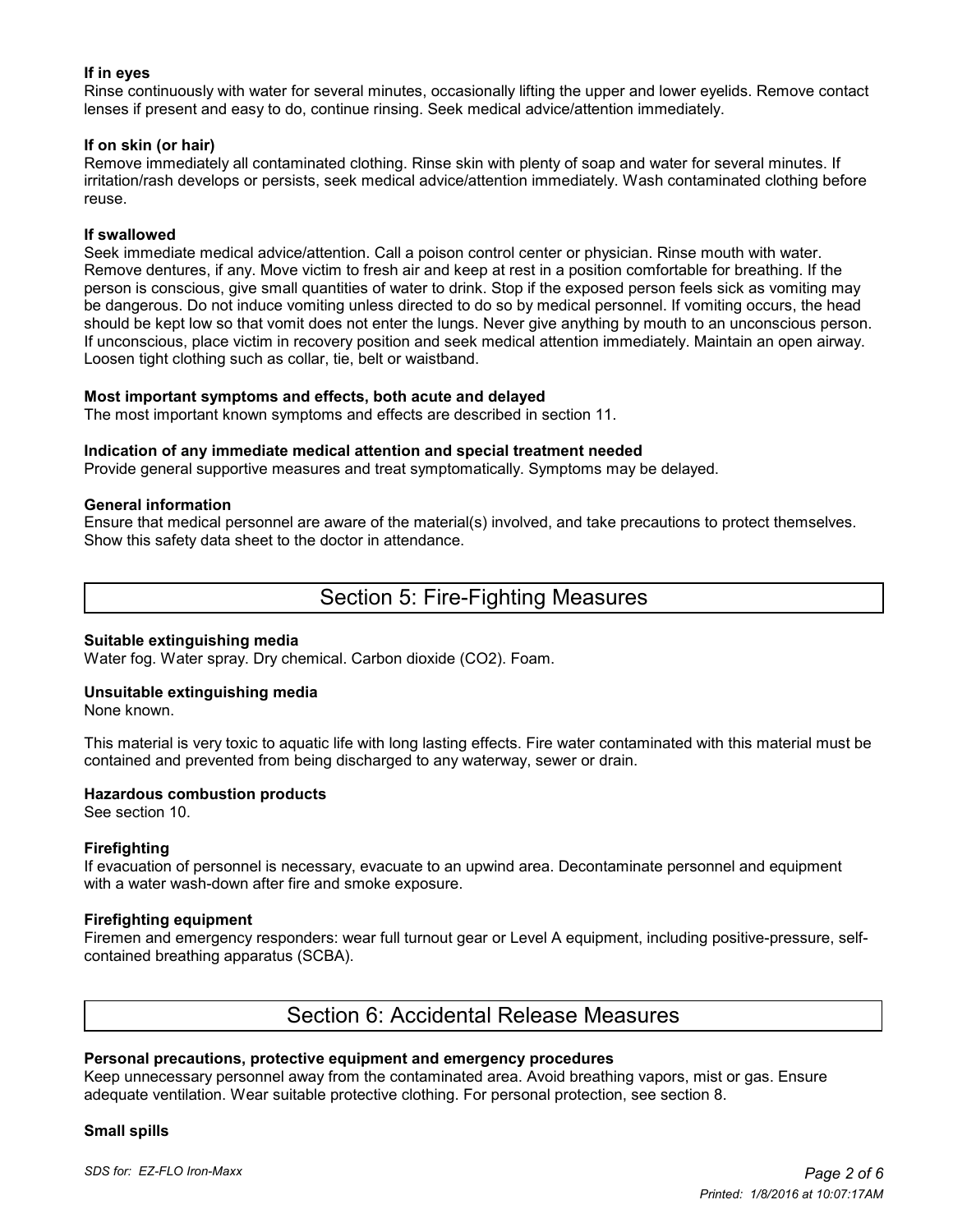Ventilate the contaminated area. Wipe up with absorbent material or mix the appropriate sorbent into the spilled material. Use an absorbent like sawdust for aqueous, waterborne, and solvent-borne coatings. Collect the saturated towels or sorbent and transfer into a covered container.

# **Large spills**

Prevent this material from entering sewers and watercourses by diking or impounding the spilled material. Ventilate the contaminated area. Mix the appropriate sorbent into the spilled material. Use an absorbent like sawdust for aqueous, waterborne, and solvent-borne coatings. Collect the saturated sorbent and transfer it into a covered container.

Steel containers are acceptable for all acid-free wastes. Use suitable plastic containers for acid-bearing wastes. Dispose of the waste in compliance with all Federal, state, regional, and local regulations.

# Section 7: Handling and Storage

# **Precautions for safe handling**

Avoid inhalation of vapors/spray and contact with skin and eyes. Do not ingest. Use only with adequate ventilation.

Observe good industrial hygiene practices. Eating, drinking, and smoking should be prohibited in areas where this material is handled, stored, or processed. Workers should wash hands and face, before eating, drinking, and smoking. Remove contaminated clothing and protective equipment before entering eating areas.

### **Conditions for safe storage, including any incompatibilities**

Prevent from freezing. Do not store above 120 F (49 C). Store in original container protected from direct sunlight in a dry, cool and well-ventilated area, away from incompatible materials (see section 10) and food and drink.

| Section 8: Exposure Controls / Personal Protection  |                                                                                                  |                                                                                                    |                                                                                                                    |  |  |  |  |
|-----------------------------------------------------|--------------------------------------------------------------------------------------------------|----------------------------------------------------------------------------------------------------|--------------------------------------------------------------------------------------------------------------------|--|--|--|--|
| <b>Chemical Name / CAS No.</b>                      | <b>OSHA Exposure Limits</b>                                                                      | <b>ACGIH Exposure Limits</b>                                                                       | <b>Other Exposure Limits</b>                                                                                       |  |  |  |  |
| Ethylenediaminetetraactic<br>acid<br>60-00-4        | Not Established                                                                                  | Not Established                                                                                    | Not Established                                                                                                    |  |  |  |  |
| <b>Ferrous sulfate</b><br>monohydrate<br>17375-41-6 | TWA: 1 mg/m3 (related to<br>Iron salts (soluble))                                                | TWA: 1 mg/m3 (related to<br>Iron salts (soluble))                                                  | NIOSH:<br>TWA: 1 mg/m3 (related<br>to Iron salts (soluble))                                                        |  |  |  |  |
| Monoethanolamine<br>141-43-5                        | TWA: 6 mh/m3, 8 hours;<br>3 ppm, 8 hours                                                         | STEL: 15 mg/m3, 15<br>minutes;<br>6 ppm, 15 minutes;<br>TWA: 7.5 mg/m3, 8 hours;<br>3 ppm, 8 hours | Not Established                                                                                                    |  |  |  |  |
| Ammonia, anhydrous<br>7664-41-7                     | STEL: 27 mg/m3, 15 minutes;<br>35 ppm, 15 minutes;<br>TWA: 35 mg/m3, 8 hours;<br>50 ppm, 8 hours | STEL: 24 mg/m3, 15<br>minutes:<br>35 ppm 15 minutes;<br>TWA: 17 mg/m3, 8 hours;<br>25 ppm, 8 hours | NIOSH:<br>STEL: 27 mg/m3, 15<br>minutes;<br>35 ppm, 15 minutes;<br>TWA: 18 mg/m3, 10<br>hours:<br>25 ppm, 10 hours |  |  |  |  |

# **Appropriate engineering controls**

Handle in accordance with good industrial hygiene and safety practice. Wash hands before breaks and at the end of the workday.

### **Ventilation**

Good general ventilation should be used. Ventilation rates should be matched to conditions. If applicable, use process enclosures, local exhaust ventilation, or other engineering controls to maintain airborne levels below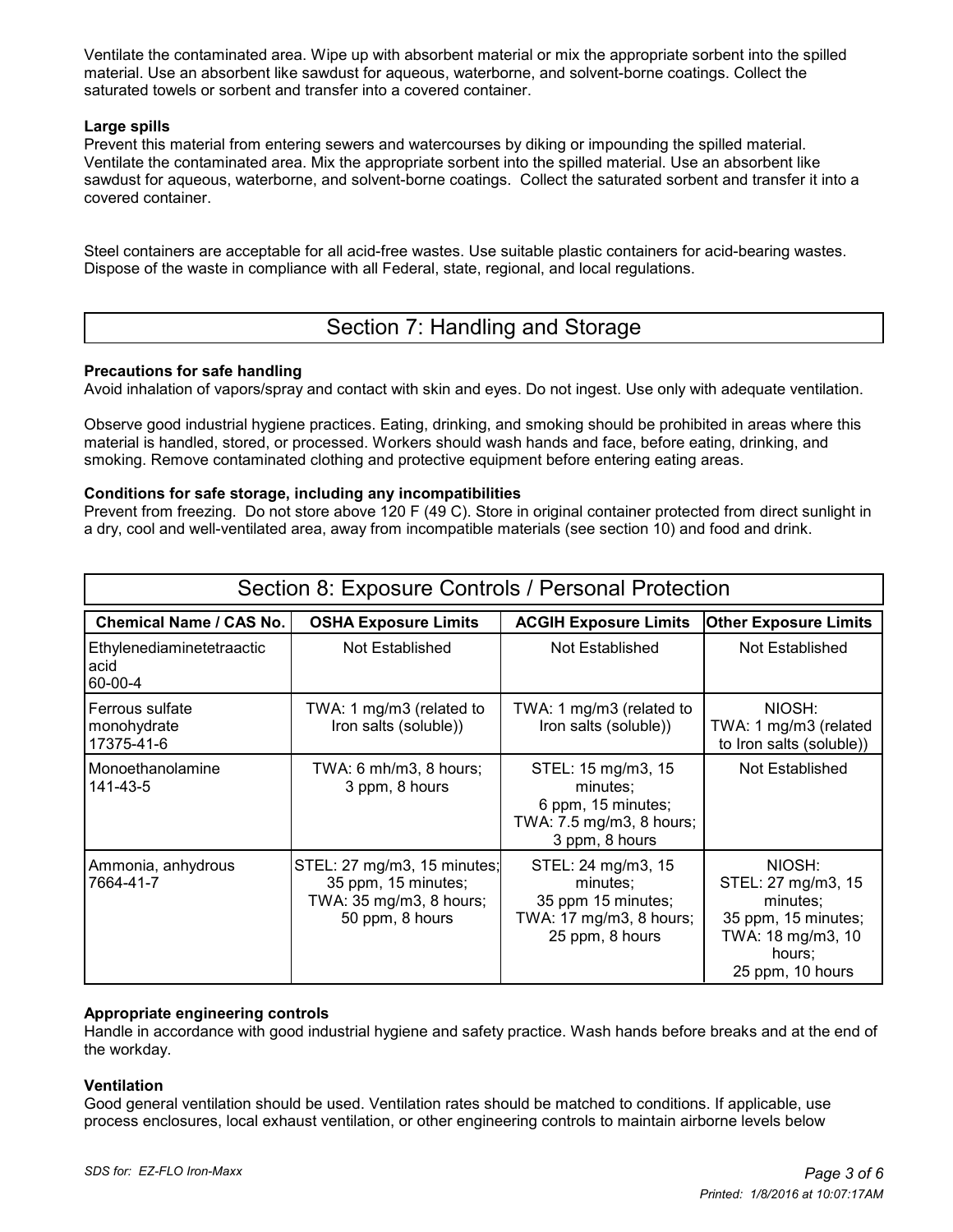recommended exposure limits. If exposure limits have not been established, maintain airborne levels to an acceptable level.

### **Personal protective equipment**

#### **Eye/face protection**

 Splash goggles are recommended. Avoid contact with eyes. If extra protection is required, wear a face shield over the splash goggles. Face shields are effective only if worn in addition to splash goggles.

### **Hand protection**

 Wear chemical-resistant gloves (butyl rubber or neoprene). Protective gloves should be inspected frequently and discarded when they exhibit cuts, tears, pinholes, or signs of excessive wear. Wash and dry hands after use.

#### **Body protection**

Wear appropriate clothing to prevent repeated or prolonged skin contact.

#### **Respiratory protection**

 In case of insufficient ventilation, wear suitable respiratory equipment. Chemical respirator with organic vapor cartridge.

# Section 9: Physical and Chemical Properties

- **Melting point/Freezing point:** No Data **Evaporation rate:** No Data **Partition coefficient (n-** No Data **octanol/water):**
- **Appearance:** Red liquid **Explosive limits:** No Data **Odor:** Minimal odor **Vapor pressure:** No Data **Odor threshold:** No Data **Vapor density:** No Data **pH** 6.5 - 6.8 **Relative density:** No Data **Specific gravity:** 1.275 **Solubility:** No Data **Boiling point:** No Data **Boiling range:** No Data **Flash Point:** No Data **Autoignition temperature:** No Data **Flammability:** No Data **Decomposition temperature:** No Data **Viscosity:** No Data

# Section 10: Stability and Reactivity

#### **Chemical stability** STABLE

### **Incompatible materials**

Oxidizing agents Strong oxidizing agents Acids Gold and silver salts Lead acetate Lime water Potassium iodide Potassium Sodium borate Sodium tartrate Soluble carbonates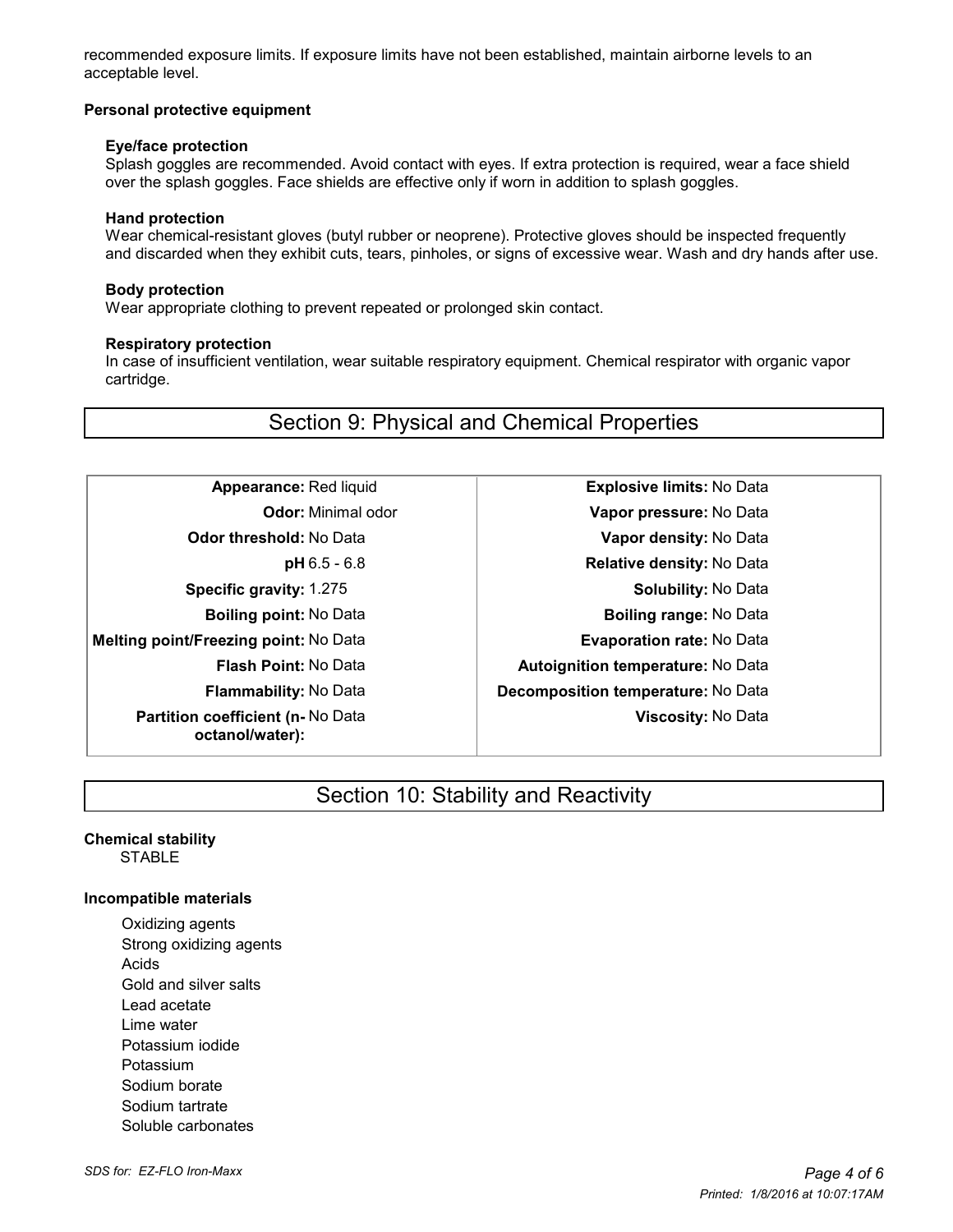Strong alkalis **Tannins** 

### **Hazardous decomposition**

Sulfur oxides

Hazardous polymerization will not occur.

# Section 11: Toxicological Information

#### **Mixture Toxicity Component Toxicity**

| OMPONENT LOXICITY |                                |
|-------------------|--------------------------------|
| 60-00-4           | Ethylenediaminetetraactic acid |
|                   | Oral LD50: 2,580 mg/kg (rat)   |
| 17375-41-6        | Ferrous sulfate monohydrate    |

Oral LD50: 1,520 mg/kg (mouse) 141-43-5 Monoethanolamine Oral LD50: 1,089 mg/kg (rat) Dermal LD50: 2,504 mg/kg (rabbit) Inhalation LC50: 1 mg/L (rat)

#### **Likely routes of exposure**

Inhalation Skin contact Eye contact Ingestion

# **Exposure may affect the following organs**

#### **Effects of exposure**

 **Ingestion** Ingestion may cause gastrointestinal irritation. Symptoms can include nausea, diarrhea, vomiting, and abdominal pain.

 **Skin contact** May cause irritation to the skin. Symptoms can include pain, itching and/or redness.

 **Inhalation** May cause respiratory irritation. Symptoms can include sore throat, coughing, sneezing, and labored breathing.

 **Eye contact** May cause eye irritation. Symptoms can include irritation, pain, watering and/or redness.

**Conditions aggravated**

No data available

#### **Carcinogenicity**

The following chemicals comprise 0.1% or more of this mixture and are listed and/or classified as carcinogens or potential carcinogens by NTP, IARC, OSHA, or ACGIH.

| <b>CAS Number</b>                  | Description | % Weight | Carcinogen Rating |  |  |
|------------------------------------|-------------|----------|-------------------|--|--|
| None                               |             |          | N/A               |  |  |
| Section 12: Ecological Information |             |          |                   |  |  |

**Ecotoxicity** No data available

**Persistence and degradability** No data available